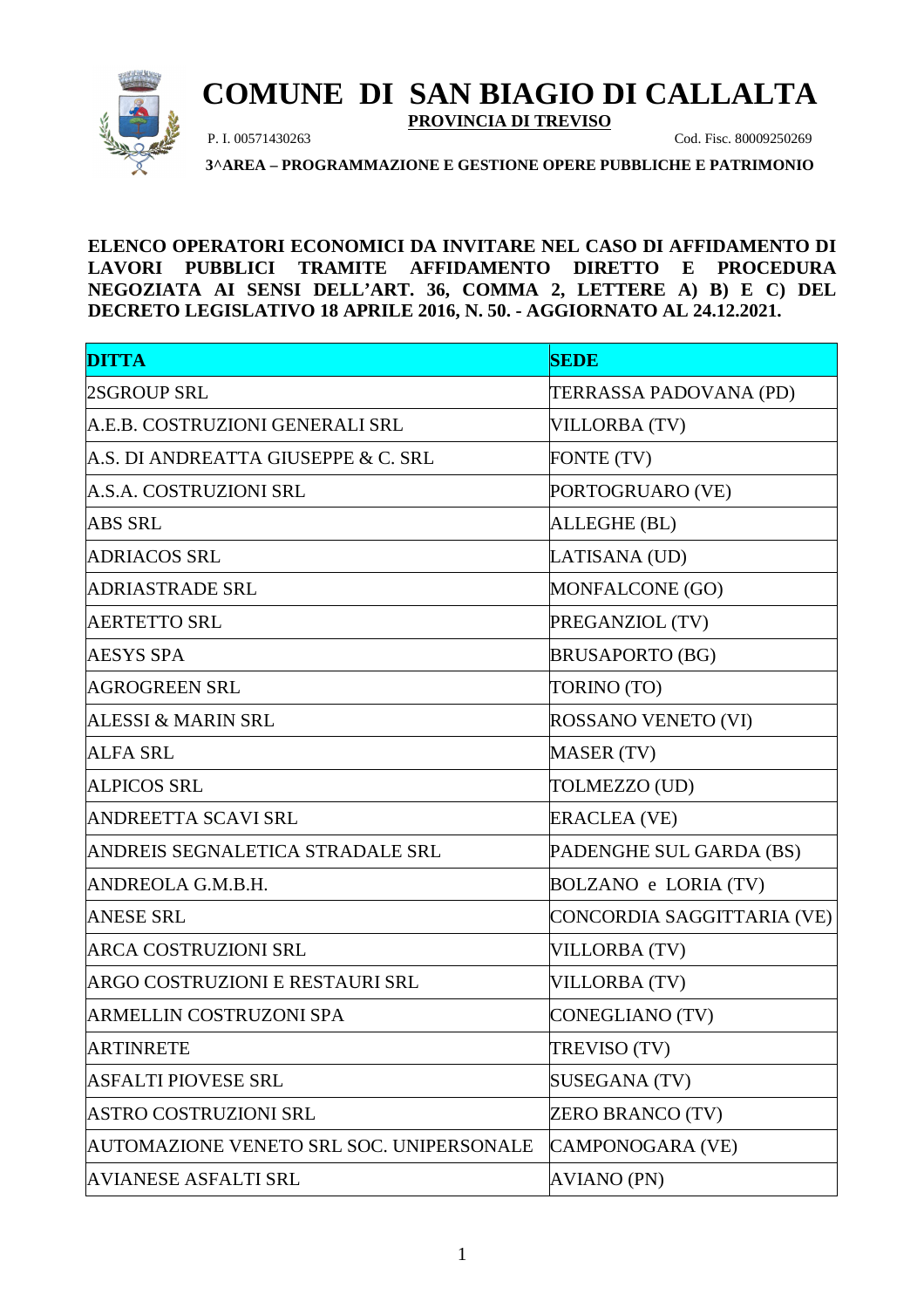| <b>B&amp;G IMBIANCATURE SRL</b>                                            | COMUN NUOVO (BG)                        |
|----------------------------------------------------------------------------|-----------------------------------------|
| <b>B.F. TERMOIDRAULICA SRL</b>                                             | PONZANO VENETO (TV)                     |
| B.M. SNC DI BATTAGGIA MASSIMO & C.                                         | <b>MARCON</b> (VE)                      |
| <b>B.M.R. SRL COSTRUZIONI ELETTRICHE IDRAULICHE</b><br><b>E MECCANICHE</b> | <b>VEGGIANO (PD)</b>                    |
| <b>BADOER INFISSI SAS</b>                                                  | CORNUDA (TV)                            |
| <b>BARBIN IMPIANTI SRL</b>                                                 | <b>MONSELICE (PD)</b>                   |
| <b>BATTISTELLA GOLF</b>                                                    | <b>CHIONS (PN)</b>                      |
| <b>BATTISTELLA SPA</b>                                                     | PASIAN DI PORDENONE (PN)                |
| <b>BATTISTON VITTORINO SNC DI BATTISTON</b><br><b>STEFANO E F.LLI</b>      | CONCORDIA SAGGITTARIA (VE)              |
| <b>BELLOMO COSTRUZIONI SRL</b>                                             | CORDOVADO (PN)                          |
| BERGAMIN COSTRUZIONI GENERALI SRL                                          | MONTEBELLUNA (TV)                       |
| <b>BEZZEGATO ANTONIO SRL</b>                                               | <b>BORGORICCO (PD)</b>                  |
| <b>BIANCHIN COSTRUZIONI SRL</b>                                            | FONTE (TV)                              |
| <b>BIBLION SRL</b>                                                         | TORRI DI QUARTESOLO (VI)<br><b>ROMA</b> |
| <b>BLUE SRL</b>                                                            | PUOS D'ALPAGO (BL)                      |
| BM SNC DI BATTAGGIA MASSIMO & C.                                           | <b>MARCON</b> (VE)                      |
| <b>BORTOLAMI LUCA</b>                                                      | FOSSALTA DI PIAVE (VE)                  |
| BORTOLETTO METAL CONSTRUCTION SRL - IN<br>SIGLA B.M.C. SRL                 | SCORZÈ (VE)                             |
| <b>BRENTA LAVORI SRL</b>                                                   | FONTANAVIVA (PD) VIGONZA<br>(PD)        |
| <b>BRUGNARO CARLO SRL</b>                                                  | <b>RONCADE (TV)</b>                     |
| <b>BRUGNERA IMPIANTI SAS</b>                                               | <b>MOGLIANO VENETO (TV)</b>             |
| BRUSSI COSTRUZIONI SRL GRUPPO GREGOLIN                                     | NERVESA DELLA BATTAGLIA<br>(TV)         |
| <b>B-TREND SRL</b>                                                         | FELETTO UMBERTO (UD)                    |
| <b>BULDING STRADE SRL</b>                                                  | <b>MESTRE (VE)</b>                      |
| <b>BUSANA SEGNALETICA</b>                                                  | PONTE SAN NICOLÒ (PD)                   |
| C.E.A. CONSORZIO EDILE ARTIGIANO                                           | ODERZO (TV)                             |
| C.E.V. SPA                                                                 | TREVISO (TV)                            |
| C.F.P. S.R.L.                                                              | <b>VICENZA (VI)</b>                     |
| C.I.E. SRL COSTR. IMP. ELETTRICI                                           | <b>MARCON</b> (VE)                      |
| <b>C.I.EL IMPIANTI SRL</b>                                                 | CODROIPO (UD)                           |
| <b>C.I.MO.TER SRL</b>                                                      | ROVIGO (RO)                             |
| C.M. TERMOIDRAULICA SRL                                                    | PRATA DI PORDENONE (PN)                 |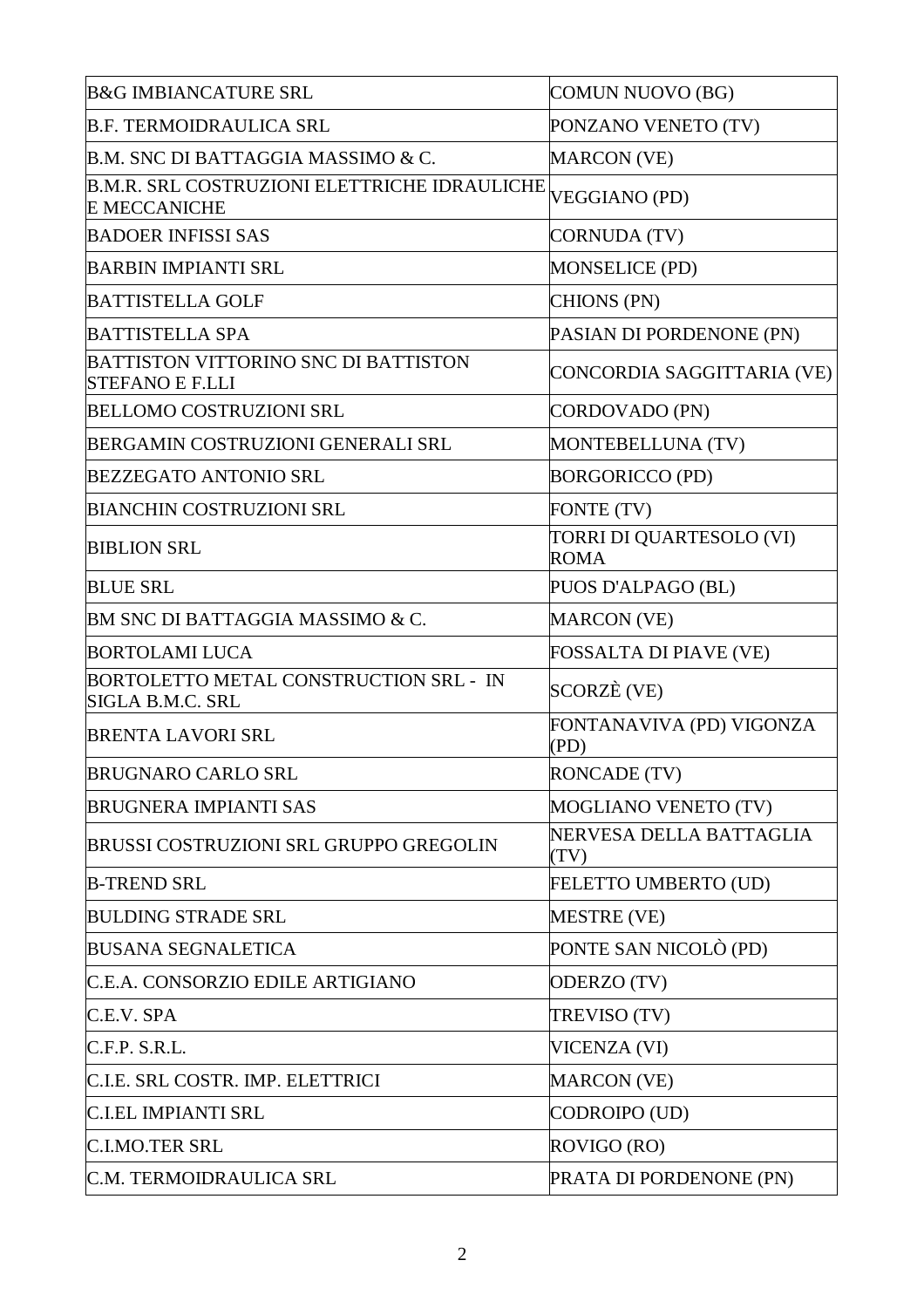| CADAMURO COSTRUZIONI SRL                                    | <b>RONCADELLE (TV)</b>                      |
|-------------------------------------------------------------|---------------------------------------------|
| <b>CADORE ASFALTI SRL</b>                                   | PERAROLO DI CADORE (BL)                     |
| CALORE LORIS SNC DI CALORE MAURIZIO<br>E<br><b>RICCARDO</b> | ALBIGNASEGO (PD)                            |
| <b>CANUTO SRL</b>                                           | SILEA (TV)                                  |
| <b>CARDIN VITO DI A.C.</b>                                  | ORMELLE (TV)                                |
| <b>CARP SRL</b>                                             | SAN DONÀ DI PIAVE (VE)                      |
| <b>CASTELLANA RESTAURI SRL lavora male</b>                  | CAERANO DI S. MARCO (TV)                    |
| <b>CAUDURO COSTRUZIONI SRL</b>                              | VOLPAGO DEL MONTELLO (TV)                   |
| CAVE ASFALTI DI DELL'AGNESE SRL                             | ROVEREDO IN PIANO (PN)                      |
| <b>CECCHIN SRL</b>                                          | CASTELFRANCO VENETO (TV)                    |
| CEI ELETTROCOSTRUZIONI SRL                                  | PIANIGA (VE)                                |
| <b>CENDRON ATTILIO SRL</b>                                  | <b>ISTRANA (TV)</b>                         |
| CETERGA DI ROSSI P.I. GIACOMO & C. SNC                      | SANT'ANGELO DI PIOVE DI<br>SACCO (PD)       |
| <b>CGC SRL</b>                                              | ALTAVILLA VICENTINA (VI)                    |
| <b>CGM SRL</b>                                              | MONTEBELLUNA (TV)                           |
| <b>CI.GI.ESSE SRL</b>                                       | MASERÀ DI PADOVA (PD)                       |
| CIMOLINO MARIO & C. SNC                                     | DIGNANO (UD)                                |
| <b>CIMS SRL</b>                                             | CASTEL GUELFO DI BOLOGNA<br>(BO)            |
| <b>CIS 2000 SRL</b>                                         | SETTIMO M.SE (MI)<br>ZIBIDO S. GIACOMO (MI) |
| CO.EDIL COSTRUZIONI SRL                                     | MEDUNA DI LIVENZA (TV)                      |
| CO.GE.FOR. SRL                                              | PONTE DELLA PRIULA (TV)                     |
| CO.GE.STRA SRL                                              | POVEGLIANO (TV)                             |
| CO.MA.C. SRL                                                | ROMANO D'EZZELINO (VI)                      |
| CO.MA.S. SRL                                                | CALTO (RO)                                  |
| CO.S.TEC. CONSORZIO SERVIZI TECNICI                         | <b>VICENZA (VI)</b>                         |
| CO.SV.E.M. Consorzio Sviluppo Edilizia Moderna              | CASTELFRANCO VENETO (TV)                    |
| COLOGNA SCAVI SRL                                           | MONTECCHIO MAGGIORE (VI)                    |
| COMIN COSTRUZIONI GENERALI SRL                              | LORIA (TV)                                  |
| CONSORZIO ART.E.A. ALTO VICENTINO                           | SANTORSO (VI)                               |
| CONSORZIO STABILE CAMPOSTRINI                               | SABBIONARIA D'AVIO (TN)                     |
| <b>CONSORZIO STABILE PEDRON</b>                             | VILLA DEL CONTE (PD)                        |
| <b>CONSULTECNO SRL</b>                                      | SANDRIGO (VI)                               |
| CONTARDO IMPIANTI SRL                                       | <b>SUSEGANA (TV)</b>                        |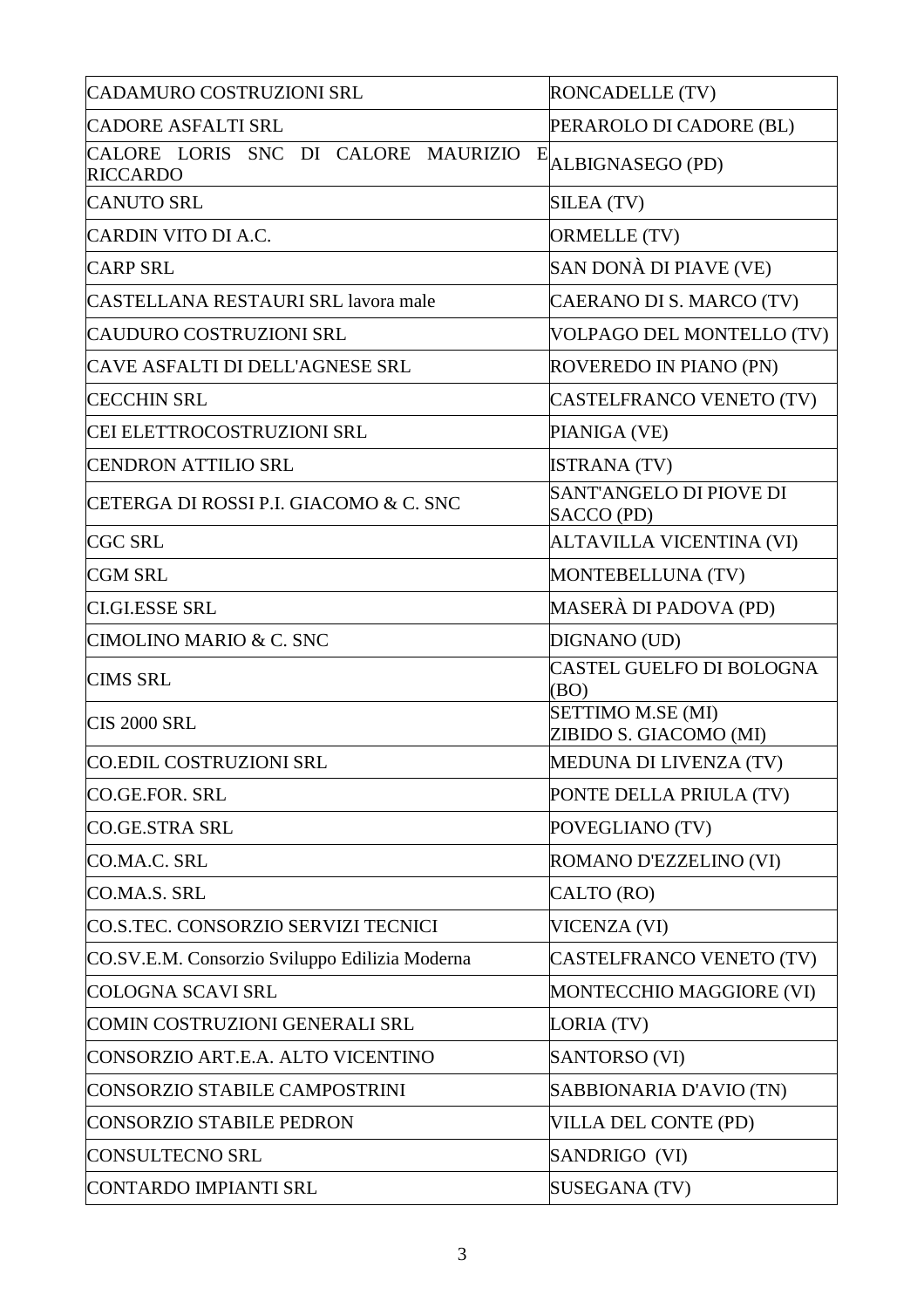| <b>COOPERATIVA</b><br><b>ROTZO</b><br>POPOLO DI<br><b>COOPERATIVA</b> | $\overline{\text{SOCIETA}}^{\parallel}_{\text{ROTZO (VI)}}$ |
|-----------------------------------------------------------------------|-------------------------------------------------------------|
| <b>COPERTEKNO SRL</b>                                                 | PAESE (TV)                                                  |
| <b>COPETTI SRL</b>                                                    | <b>GEMONA DEL FRIULI (UD)</b>                               |
| CORTE IMPIANTI DI CORTE CHRISTIAN                                     | <b>SAN FIOR (TV)</b>                                        |
| <b>CORUS SRL</b>                                                      | <b>BERGAMO</b>                                              |
| COSMET SNC DI DE BENEDETTI VANNI & C. SNC                             | <b>ZERO BRANCO (TV)</b>                                     |
| <b>COSMETEDIL SRL</b>                                                 | CODEVIGO (PD)                                               |
| COSMIDRAULICA SAS DI COSMA SIMONE & C.                                | LOREGGIA (PD)                                               |
| <b>COSPA SRL</b>                                                      | PADOVA (PD)                                                 |
| COSTANTINI COSTRUZIONI SRL                                            | SANDRIGO (VI)                                               |
| <b>COSTRUZIONI 2000 SRL</b>                                           | <b>GALLARINE (TV)</b>                                       |
| COSTRUZIONI BORDIGNON SRL                                             | VOLPAGO DEL MONTELLO (TV)                                   |
| <b>COSTRUZIONI CASTELLIN LORENZO SRL</b>                              | <b>MONSELICE (PD)</b>                                       |
| COSTRUZIONI DAL MASO SNC DI DAL MASO GRANTORTO (PD)<br>PIETRO & C.    |                                                             |
| COSTRUZIONI DALLA LIBERA SRL                                          | CASTELCUCCO (TV)                                            |
| COSTRUZIONI EDILI MARCON VITTORIO SRL                                 | QUINTO DI TREVISO (TV)                                      |
| <b>COSTRUZIONI EDILI PERIN SRL</b>                                    | SPRESIANO (TV)                                              |
| COSTRUZIONI EDILI SARTORATO SRL                                       | CASALE SUL SILE (TV)                                        |
| <b>COSTRUZIONI EDILTI SRL</b>                                         | VASCON DI CARBONERA (TV)                                    |
| COSTRUZIONI ELETTRICHE DI GAZZI UGO & C. SNC                          | SANTA GIUSTINA BELLUNESE<br>(BL)                            |
| <b>COSTRUZIONI FERRACIN SRL</b>                                       | JESOLO (VE)                                                 |
| COSTRUZIONI GENERALI BASSO CAV. ANGELO SPA PASESE (TV)                |                                                             |
| COSTRUZIONI GENERALI BIASUZZI SRL                                     | PONZANO VENETO (TV)                                         |
| COSTRUZIONI GENERALI GIRARDINI SPA                                    | SANDRIGO (VI)                                               |
| COSTRUZIONI GENERALI SUSANNA SRL                                      | NOVENTA DI PIAVE (VE)                                       |
| COSTRUZIONI MANUTENZIONI CECCHIN SRL                                  | CASTELFRANCO VENETO (TV)                                    |
| <b>COSTRUZIONI MARI &amp; MAZZAROLI SPA</b>                           | TRIESTE (TS)                                                |
| COSTRUZIONI ROSSETTO SAS DI ROSSETTO IRENO                            | <b>BREDA DI PIAVE (TV)</b>                                  |
| <b>COSTRUZIONI TASCHIN SRL</b>                                        | FOSSALTA DI PIAVE (VE)                                      |
| COSTRUZIONI STRADALI MARTINI SILVESTRO SRL                            | VÒ (PD)                                                     |
| <b>COSTRUZIONI VIDONI SRL</b>                                         | FORGARIA NEL FRIULI (UD)                                    |
| <b>CRESTANI GILBERTO &amp; C. SNC</b>                                 | MONTEBELLO VICENTINO (VI)                                   |
| D.B. SYSTEM SNC                                                       | <b>ZERO BRANCO (TV)</b>                                     |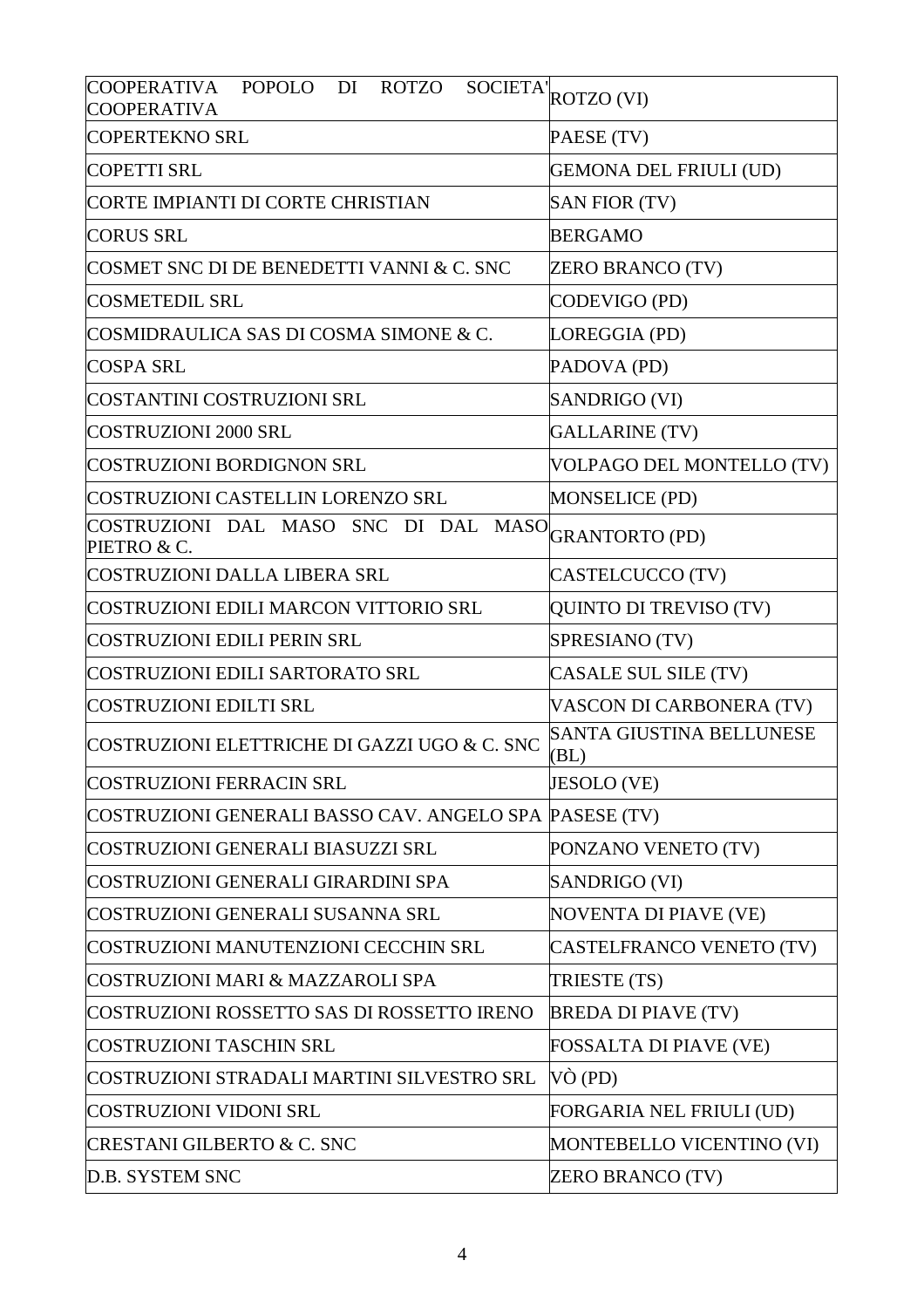| D.G.S. COSTRUZIONI GENERALI SRLS                        | <b>NAPOLI</b>                                   |
|---------------------------------------------------------|-------------------------------------------------|
| <b>DAL FARRA FLAVIO</b>                                 | <b>BELLUNO (BL)</b>                             |
| <b>DAL POZZO MARIO SRL</b>                              | ZERO BRANCO (TV)                                |
| DAL ZILIO COSTRUZIONI SRL                               | TREVISO (TV)                                    |
| DALL'AGNOL IMPIANTI SRL                                 | ARSIÈ (BL)                                      |
| DAVANZO SCAVI SRL                                       | <b>BREDA DI PIAVE (TV)</b>                      |
| DE BIASI RAPPRESENTANZE                                 | PRATA DI PORDENONE (PN)                         |
| DE FAVERI BRUNO SRL                                     | CAERANO DI SAN MARCO (TV)                       |
| <b>DE NARDI SRL</b>                                     | VITTORIO VENETO (TV)                            |
| <b>DELBO SCAVI SRL</b>                                  | PONZANO VENETO (TV)                             |
| <b>DELTA SCAVI SRL</b>                                  | LIMENA (PD)                                     |
| <b>DEON SPA</b>                                         | <b>BELLUNO (BL)</b>                             |
| DI LENARDA GIANFRANCO SRL                               | CODROIPO (UD)                                   |
| <b>DIM GROUP SRL</b>                                    | <b>CURTAROLO (PD)</b>                           |
| DM SNC DI DALLE MULLE MARINO                            | ARSIÈ (BL)                                      |
| <b>DOLOMITI STRADE SRL</b>                              | ALPAGO (BL)                                     |
| <b>DUEBI SCAVI SRL</b>                                  | <b>SALGAREDA (TV)</b>                           |
| ECO MA.JA. SRL                                          | <b>AZZANO SAN PAOLO (BG)</b>                    |
| ECO S.T.I.L.E SRL                                       | SCORZÈ (VE)                                     |
| <b>ECO-SERVICE SRL</b>                                  | CORDOVARO (PN)                                  |
| <b>ECOTRAFFIC SRL</b>                                   | GUIDIZZOLO (MN)                                 |
| <b>ECOVIE SRL</b>                                       | ALBIGNASEGO (PD)                                |
| <b>EDIL - MONTELLIANA SNC</b>                           | MONTEBELLUNA (TV)                               |
| <b>EDIL FAB SRL</b>                                     | AREZZO (AR)                                     |
| EDIL PELLIZZARI DI PELLIZZARI DANIELE                   | CASTELMINIO DI RESANA (TV)                      |
| EDIL VENETA CASTELLO SRL COSTRUZIONI<br><b>GENERALI</b> | CASTELLO DI GODEGO (TV)                         |
| <b>EDILGRONDA</b>                                       | ISOLA VICENTINA (VI)                            |
| EDILKS DI KERKIJA SHPETIM                               | CAMPONOGARA (VE)                                |
| <b>EDIL-LAVORI SRL</b>                                  | CEGGIA (VE)                                     |
| <b>EDILRAMON SRL</b>                                    | SAN BIAGIO DI CALLALTA (TV)                     |
| <b>EDILSTRADE MASSAROTTO SRL</b>                        | <b>VILLORBA (TV)</b>                            |
| <b>EDILTECNA SRL</b>                                    | ISEO (BS)                                       |
| <b>EDILTREVISO SRL</b>                                  | <b>TREVISO</b><br><b>QUINTO DI TREVISO (TV)</b> |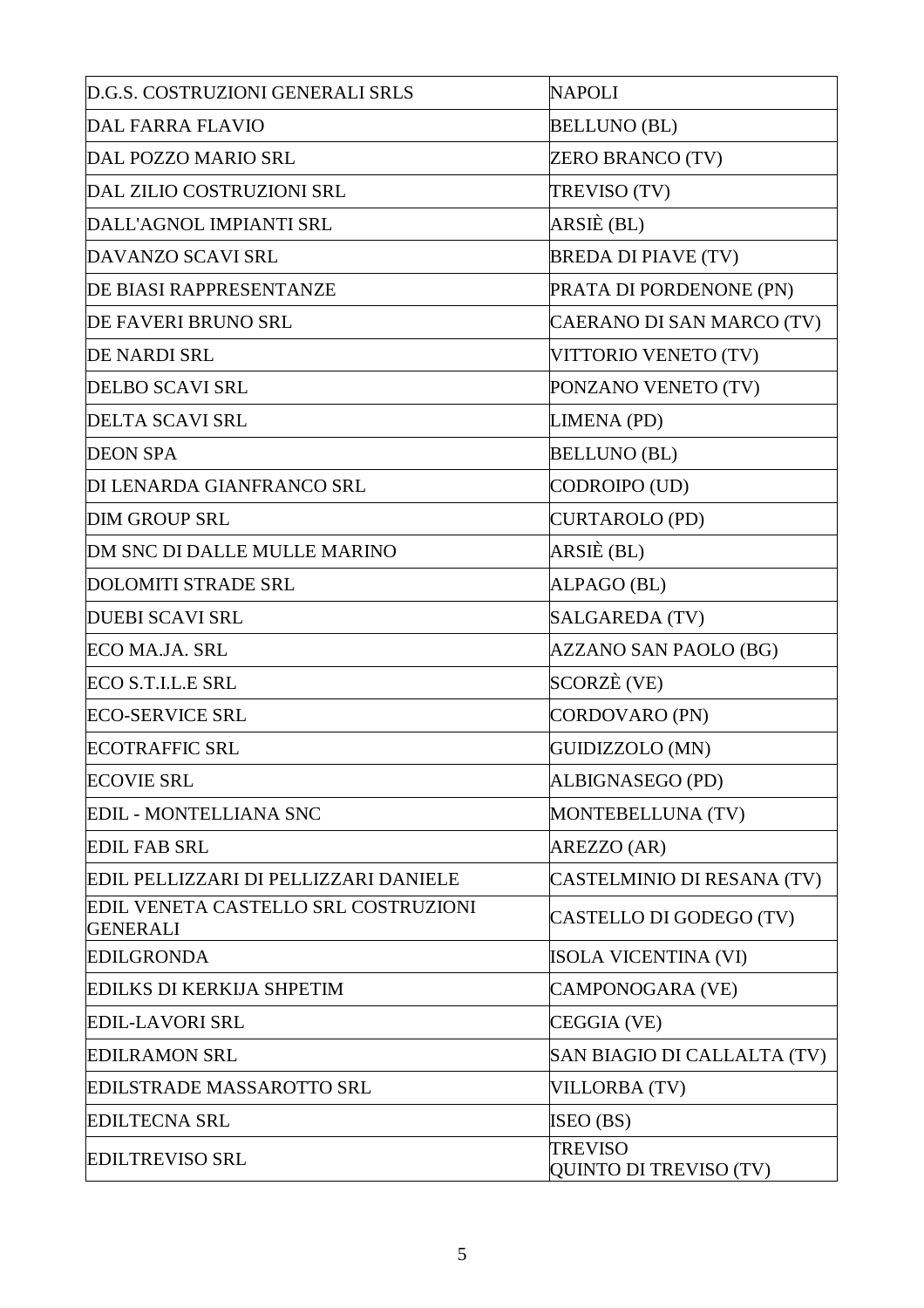| TREVISO (TV)                                  |
|-----------------------------------------------|
| CAVASO DEL TOMBA (TV)                         |
| MEOLO (VE)                                    |
| <b>NOALE (VE)</b>                             |
| SPRESIANO (TV)                                |
| <b>BELLUNO (BL)</b>                           |
| SAN DONÀ DI PIAVE (VE)                        |
| MALO (VI)                                     |
| <b>GRISIGNANO DI ZOCCO (VI)</b>               |
| FLERO (BS)                                    |
| SAN BIAGIO DI CALLALTA (TV)                   |
| SONCINO (CR)                                  |
| DALMINE (BG) RONCADE (TV)                     |
| TAVAGNACCO (UD)                               |
| OCCHIOBELLO (RO)                              |
| <b>VENEZIA</b>                                |
| <b>GIAVERA DEL MONTELLO (TV)</b>              |
| <b>SEGA DI CAVAION (VR)</b><br>CIVAZZANO (TN) |
| <b>ZERO BRANCO (TV)</b>                       |
| <b>PADOVA</b>                                 |
| SILEA (TV)                                    |
| <b>VEDELAGO (TV)</b>                          |
| MIRANO (VE)                                   |
| PORTO TOLLE (RO)                              |
| <b>BELLUNO</b>                                |
| ZUGLIANO (VI)                                 |
| PORTOGRUARO (VE)                              |
| PONTE NELLE ALPI (BL)                         |
| PRATA DI PORDENONE (PN)                       |
| L'AQUILA e RESANA (TV)                        |
| CASIER (TV)                                   |
| <b>MESTRE (VE)</b>                            |
| <b>RECOARO TERME (VI)</b>                     |
| MONTECCHIO MAGGIORE (VI)                      |
|                                               |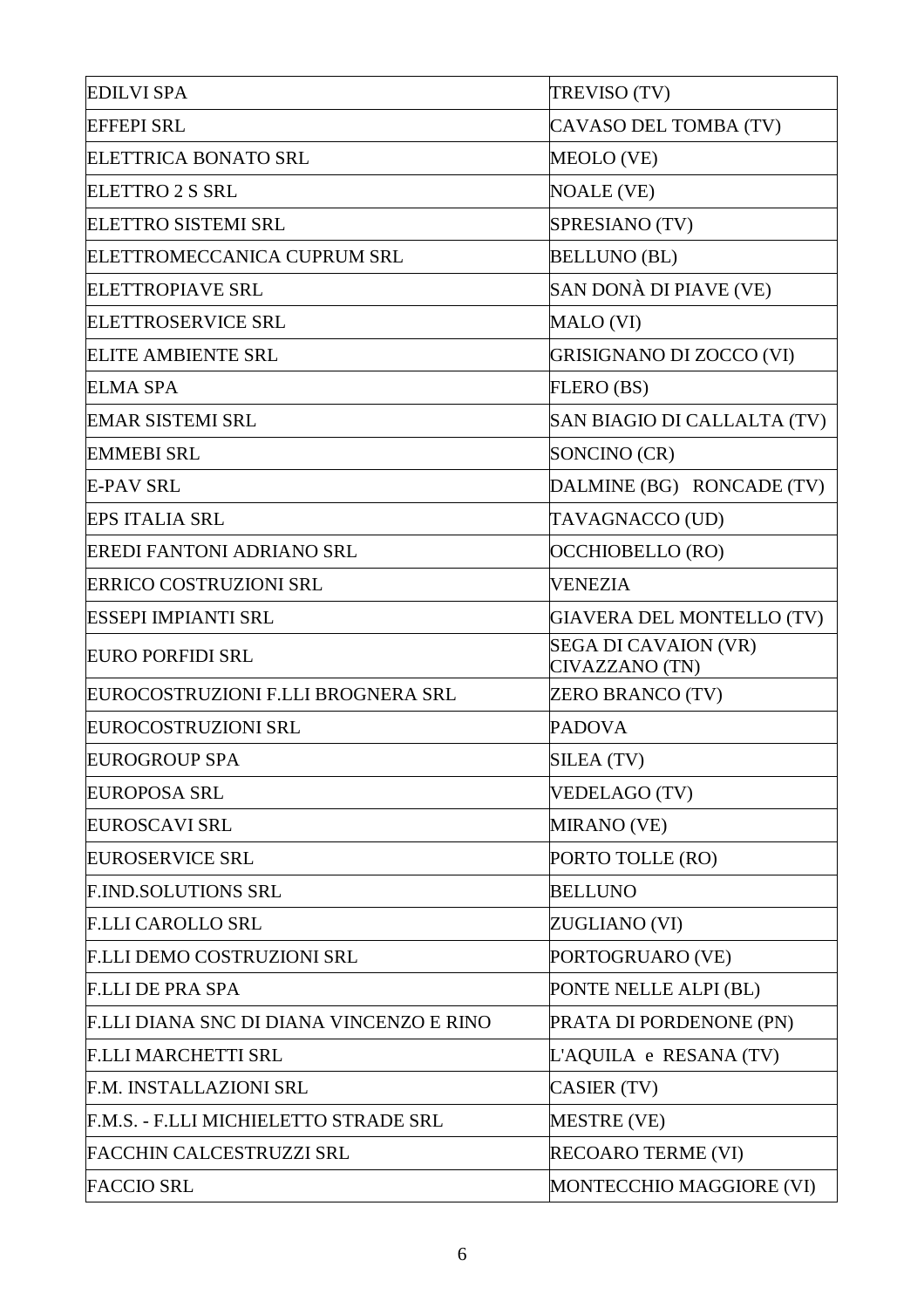| <b>FACCO M. SRL</b>                                                         | SANTA GIUSTINA IN COLLE (PD)             |
|-----------------------------------------------------------------------------|------------------------------------------|
| FAGGION ANTONIO SRL COSTRUZIONI                                             | TEZZE SUL BRENTA (VI)                    |
| <b>FALCARO SRL</b>                                                          | <b>PADOVA</b>                            |
| <b>FALCOMER SRL</b>                                                         | SAN DONA' DI PIAVE (VE)                  |
| <b>AGNOLON</b><br>ARTIGIANA F.LLI<br>FALEGNAMERIA<br>VITTORIO E EUGENIO SNC | <b>BARCO DI PRAVISDOMINI (PN)</b>        |
| <b>FALEGNAMERIA COLLAZUOL SNC</b>                                           | PONTE NELLE ALPI (BL)                    |
| <b>FANTON SRL</b>                                                           | SELVAZZANO DENTRO (PD)                   |
| <b>FAVARO RENZO SRL</b>                                                     | CITTADELLA (PD)                          |
| <b>FELTRIN SRL</b>                                                          | ALTIVOLE (TV)                            |
| <b>FORNER GIUSEPPE SRL</b>                                                  | ROVEREDO IN PIANO (PN)                   |
| FP LAVORI STRADALI SRL                                                      | SCORZÈ (VE)                              |
| <b>FR GROUP SRL</b>                                                         | PORDENONE (PN)                           |
| <b>FRAPPA EDILIZIA SRL</b>                                                  | CAMIN AL TAGLIAMENTO (UD)                |
| FRARE COSTRUZIONI SRL                                                       | PIEVE DI SOLIGO (TV)                     |
| <b>FRATELLI FELTRACCO</b>                                                   | RIESE PIO $X(TV)$ e ASOLO $(TV)$         |
| FRATELLI STANGHERLIN SRL                                                    | CASTELFRANCO VENETO (TV)                 |
| <b>FREGUGLIA SRL</b>                                                        | PORTO VIRO (RO)                          |
| <b>FUTUR LUX SRL</b>                                                        | MASERADA SUL PIAVE (TV)                  |
| G.MARITAN S.R.L.                                                            | PIOVE DI SACCO (PD)                      |
| G.P.S. SEGNALETICA SRL                                                      | FOSSALTA DI PIAVE (VE)                   |
| GASPARINI IMPIANTI SRL                                                      | <b>ISTRANA</b> (TV)                      |
| <b>GE.CO SRL</b>                                                            | ROVEREDO IN PIANO (PN)                   |
| <b>GECOMA SRL</b>                                                           | FARRA DI SOLIGO (TV)                     |
| <b>GENERAL TECNO SRL</b>                                                    | PONZANO VENETO (TV)                      |
| <b>GEO+BAU SRL</b>                                                          | SPILIMBERGO (PN)                         |
| GEOSIMAS DI SGARBOSSA FRANCO                                                | CITTADELLA (PD)                          |
| <b>GI COSTRUZIONI SRL</b>                                                   | <b>ERACLEA (VE)</b>                      |
| <b>GIACOBBO SRL</b>                                                         | <b>SAN ZENONE DEGLI EZZELINI</b><br>(TV) |
| GIANNI BOTTER IMPIANTI SRL                                                  | TREVIGNANO (TV)                          |
| <b>GIEFFE IMPIANTI SNC</b>                                                  | PIEVE DI SOLIGO (TV)                     |
| GIULIANI SERRAMENTI SRL                                                     | AVIO (TN)                                |
| <b>GIUST GINO</b>                                                           | <b>FONTANELLE (TV)</b>                   |
| <b>GLOBAL ENERGY SRL</b>                                                    | CESSALTO (TV)                            |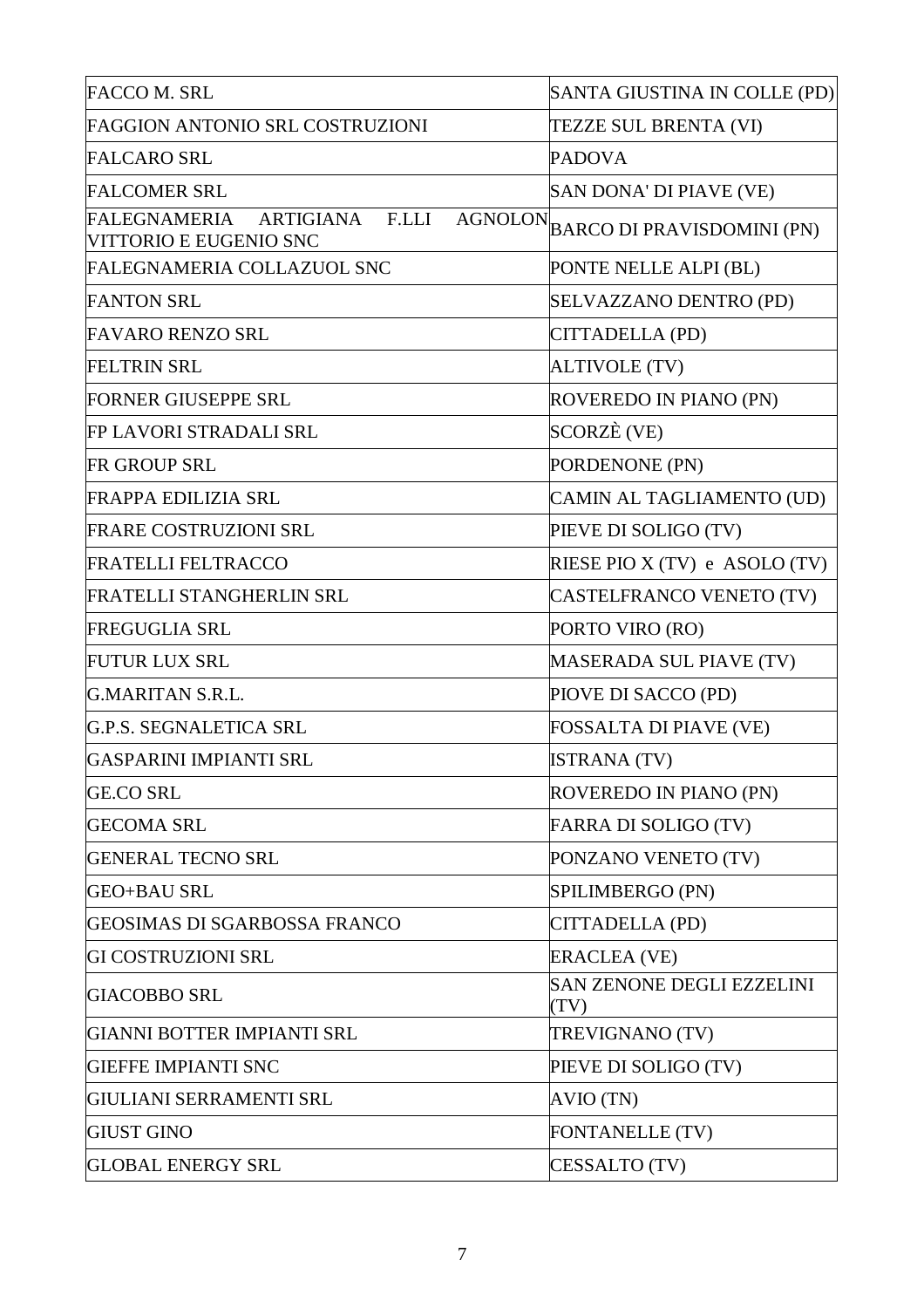| <b>GONZATO FRANCESCO &amp; FIGLI SRL</b>                                                              | CORNEDO VICENTINO (VI)                    |
|-------------------------------------------------------------------------------------------------------|-------------------------------------------|
| <b>GRAFFITO SRL</b>                                                                                   | SAN BIAGIO DI CALLALTA (TV)               |
| <b>GRANCARA IMPIANTI SRL</b>                                                                          | QUINTO VICENTINO (VI)                     |
| <b>GRANDI ISOLAMENTI</b>                                                                              | PONTE SAN NICOLÒ (PD)                     |
| GRANDI LAVORI SCARL CONSORZIO STABILE                                                                 | <b>TRENTO (TN)</b>                        |
| <b>GRANDI OPERE SRL</b>                                                                               | <b>BORGORICCO (PD)</b>                    |
| <b>GREEN SCAVI SRL</b>                                                                                | VALLELAGHI (TN)                           |
| <b>GREENTEL SRL</b>                                                                                   | SANTA GIUSTINA IN COLLE (PD)              |
| <b>GROMA SERVIZI SRL</b>                                                                              | <b>SAN GIORGIO DELLE PERTICHE</b><br>(PD) |
| <b>GROSSELLE COSTRUZIONI SRL</b>                                                                      | FONTANAVIVA (PD)                          |
| <b>GRUPPO FINESTRE SRL</b>                                                                            | ALA (TN)                                  |
| <b>GRUPPO I.TI.EFFE SRL</b>                                                                           | PAESE (TV)                                |
| <b>GRUPPO MELINA SRL</b>                                                                              | <b>ARZERELLO (PD)</b>                     |
| GSE S.R.L.                                                                                            | PAESE (TV)                                |
| GUAIN COSTRUZIONI E RESTAURI DI DAMIANO SAN BIAGIO DI CALLALTA (TV)<br><b>GUAIN &amp; C. SNC</b>      |                                           |
| <b>GUIDOLIN SRL</b>                                                                                   | <b>RESANA</b> (TV)                        |
| <b>HOLZHOF SRL</b>                                                                                    | MEZZOLOMBARDO (TN)                        |
| <b>I.C.E.P. SRL</b>                                                                                   | PORDENONE (PN)                            |
| <b>I.C.M. IMPIANTI SRL</b>                                                                            | VAZZOLA (TV)                              |
| <b>I.C.S. SRL IMPRESA CONGLOMERATI STRADE</b>                                                         | LIMENA (PD)                               |
| <b>I.CO.P. SPA SOCIETÀ BENEFIT</b>                                                                    | <b>BASILIANO (UD)</b>                     |
| I.T. - S.R.L. INNOVAZIONE & TECNOLOGIE                                                                | SAN PIETRO AL TANAGRO (SA)                |
| <b>IALC SERRAMENTI SRL</b>                                                                            | ROMANO D'EZZELINO (VI)                    |
| <b>ICAM SRLS</b>                                                                                      | <b>ERACLEA (VE)</b>                       |
| <b>IDEAL FENSTER SRL</b>                                                                              | THIENE (VI) e S. NICOLÒ (PC)              |
| <b>ILSA PACIFICI REMO SPA</b>                                                                         | SAN DONÀ DI PIAVE (VE)                    |
| <b>IMECA SRL</b>                                                                                      | CETO(BS)                                  |
| <b>IMPREDIL SRL</b>                                                                                   | PADOVA (PD)                               |
| <b>IMPRESA COLETTO SRL</b>                                                                            | SAN BIAGIO DI CALLALTA (TV)               |
| <b>ELETTRICHE</b><br>IMPRESA<br><b>COSTRUZIONI</b><br><b>SCHENA</b><br><b>MARIO DI SCHENA MICHELE</b> | <b>BELLUNO (BL)</b>                       |
| <b>IMPRESA COSTRUZIONI MANZATO SPA</b>                                                                | CEGGIA (VE)                               |
| <b>IMPRESA COSTRUZIONI SRL</b>                                                                        | <b>VALDOBIADDENE (TV)</b>                 |
| <b>IMPRESA COSTRUZIONI TOLLOT SRL</b>                                                                 | PONTE NELLE ALPI (BL)                     |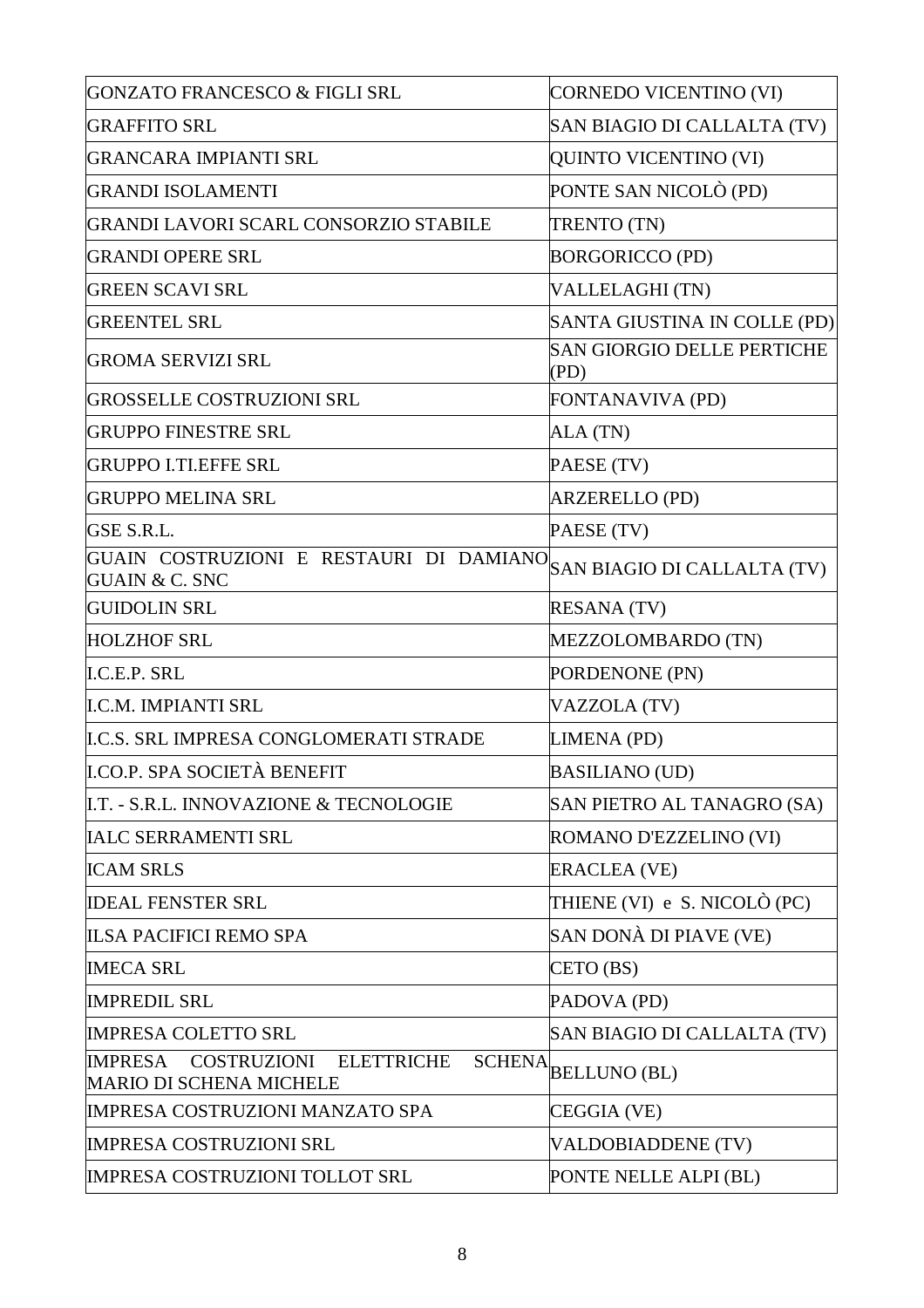| IMPRESA EDILE CARDAZZO CAV. ERMENEGILDO FONTANAFREDDA (PN)<br><b>SRL</b>    |                                                                           |
|-----------------------------------------------------------------------------|---------------------------------------------------------------------------|
| <b>IMPRESA EDILE ZANCHETTA SRL</b>                                          | <b>SAN VENDEMIANO (TV)</b><br><b>BELLUNO</b>                              |
| IMPRESA FACCHETTI ADOLFO & FIGLI - I.F.A.F.<br><b>SPA</b>                   | <b>NOVENTA (VE)</b>                                                       |
| <b>MANUTENZIONI</b><br><b>GIRO</b><br><b>IMPRESA</b><br><b>GUERRINO SRL</b> | LUCIANO CAORLE (VE)                                                       |
| <b>IMPRESA MARCHESIN SRL</b>                                                | <b>ISTRANA</b> (TV)                                                       |
| <b>IMPRESA OLIVOTTO SRL</b>                                                 | OSPITALE DI CADORE (BL)                                                   |
| <b>IMPRESA ORIBELLI SAS DI ORIBELLI DIEGO &amp; C.</b>                      | CASALE SUL SILE (TV)                                                      |
| <b>IMPRESA PARO R. &amp; C. SAS</b>                                         | SALGAREDA (TV)                                                            |
| <b>IMPRESA SCALA SANTO SRL</b>                                              | <b>VERONA (VR)</b>                                                        |
| <b>IMPRESA STRADALE MONTELLO SRL</b>                                        | PEDEROBBA (TV)                                                            |
| <b>IMPRESA TESTON SRL</b>                                                   | <b>RONCADE (TV)</b>                                                       |
| <b>IMPRESA ZERBATO SRL</b>                                                  | SALGAREDA (TV)                                                            |
| INGEGNERIA DELLE COSTRUZIONI SRL - ING. COST.<br><b>SRL</b>                 | TREVISO (TV)                                                              |
| <b>ISOLARBEN SNC DI FAGHERAZZI</b>                                          | <b>BELLUNO (BL)</b>                                                       |
| ISOLTECNICA SNC DI ZANATTA F. & A.                                          | CASIER (TV)                                                               |
| <b>ISTEL SRL</b>                                                            | LUSIANA (VI)                                                              |
| <b>ITALO REGAZZO - SRL</b>                                                  | LIDO DI VENEZIA (VE)                                                      |
| <b>IVS SRL</b>                                                              | MONASTIER DI TREVISO (TV)                                                 |
| KONSUM S.R.L.                                                               | CORNUDA (TV)                                                              |
| L.M. COSTRUZIONI GENERALI SRL                                               | <b>MUSSOLENTE (VI)</b>                                                    |
| <b>LASTIMMA SRL</b>                                                         | SAN DONÀ DI PIAVE (VE)                                                    |
| LAZZARATO GIANLUCA & STEFANO SAS & C.                                       | SAN DONÀ DI PIAVE (VE)                                                    |
| LE COSTRUZIONI SRL                                                          | CHIOGGIA (VE) e CERVIGNANO<br>DEL FRIULI (UD) e<br>CANTARANA DI CONA (VE) |
| LF COSTRUZIONI S.R.L.                                                       | PONZANO VENETO (TV)                                                       |
| LORENZON COSTRUZIONI SRL                                                    | <b>AZZANO DECIMO (PN)</b>                                                 |
| <b>LORENZON F.LLI SRL</b>                                                   | <b>AZZANO DECIMO (PN)</b>                                                 |
| LS ENGINEERING & SAFETY SRL                                                 | <b>PORDENONE</b>                                                          |
| <b>LUCEN SRL</b>                                                            | <b>SAN VENDEMIANO (TV)</b>                                                |
| LUCON SPORT SRL UNIPERSONALE                                                | ARONA (NO)                                                                |
| LUMIEI IMPIANTI SRL                                                         | <b>SAURIS (UD)</b><br><b>VILLA SANTINA (UD)</b>                           |
| M.C. SRL                                                                    | VOLPAGO DEL MONTELLO (TV)                                                 |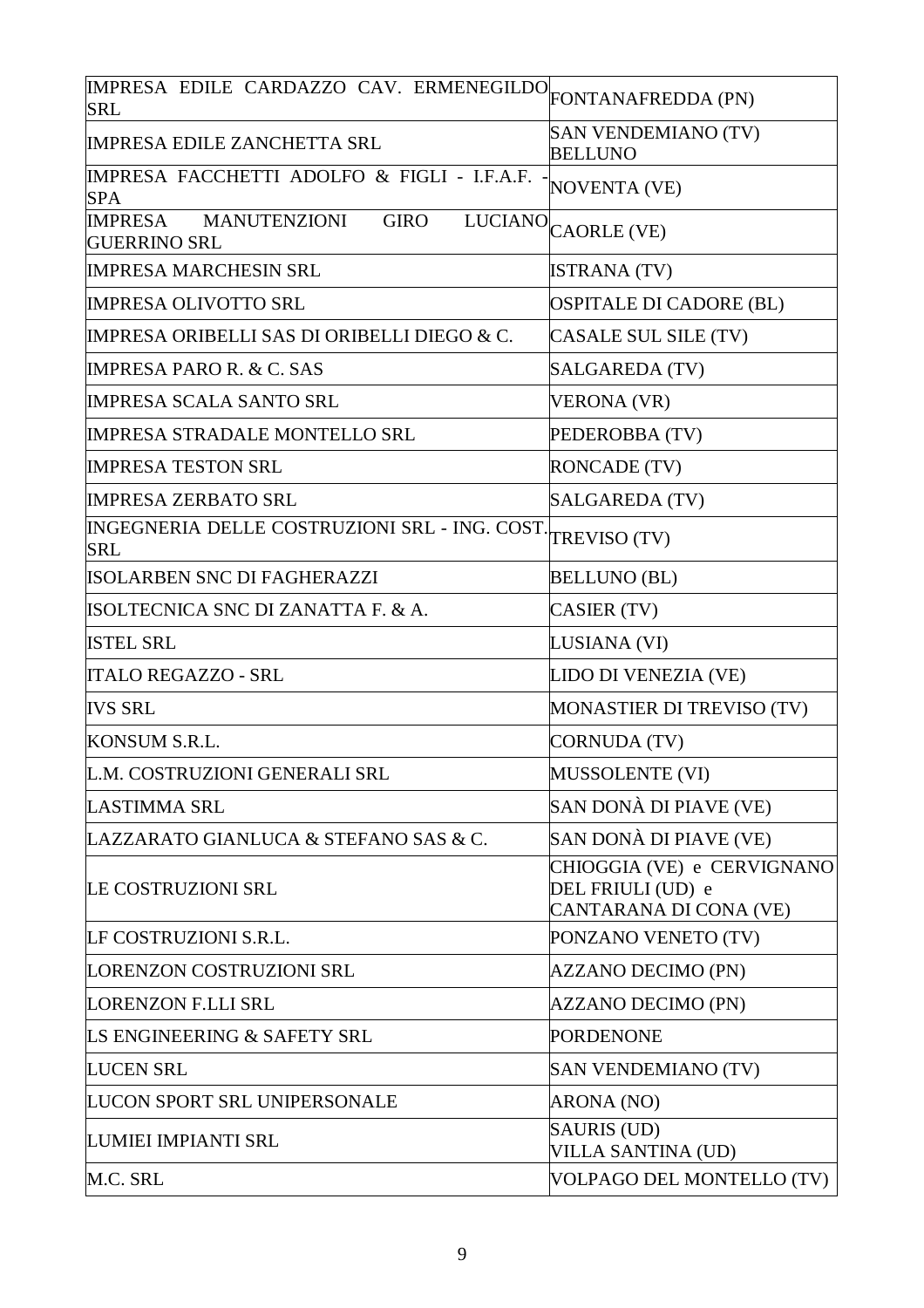| MA.CE. SOC. COOP. SOCIETÀ DI SOLIDARIETÀ                                                | MARGHERA (VE)                                          |
|-----------------------------------------------------------------------------------------|--------------------------------------------------------|
| MAC COSTRUZIONI SRL UNIPERSONALE                                                        | <b>RESANA (TV)</b>                                     |
| <b>MAINENTE COSTRUZIONI SRL</b>                                                         | <b>MAROSTICA (VI)</b>                                  |
| <b>MAROSO IVO ENZO SRL - UNIPERSONALE</b>                                               | <b>MAROSTICA (VI)</b>                                  |
| MARTINI COSTRUZIONI GENERALI SRL                                                        | PAESE (TV)                                             |
| MAX COSTRUZIONI S.A.S. DI ROBERTO GARDINA E<br>C.                                       | <b>ROVIGO</b>                                          |
| MAZZOBEL & MARTIGNAGO SRL                                                               | <b>TREVISO</b>                                         |
| <b>MAZZON COSTRUZIONI GENERALI SRL</b>                                                  | RIESE PIO X (TV)                                       |
| MEDITERRANEA SOCIETA' AGRICOLA SRL                                                      | CITTADELLA (PD)                                        |
| <b>METALTEC SRL</b>                                                                     | <b>FOSSALTA DI PIAVE (VE)</b><br><b>SALGAREDA (TV)</b> |
| <b>MONDIN GABRIELE SRL</b>                                                              | <b>CORNUDA (TV)</b>                                    |
| <b>MONETTI GROUP SRL</b>                                                                | CAMPOLONGO MAGGIORE (VE)                               |
| MORETTI WALTER SRL                                                                      | <b>ALBIANO MAGRA (MS)</b>                              |
| MOSÈ SRL                                                                                | SPRESIANO (TV)                                         |
| <b>MOSOLE CORRADO SRL</b>                                                               | <b>BREDA DI PIAVE (TV)</b>                             |
| MU.BRE. COSTRUZIONI SRL                                                                 | <b>MAROSTICA (VI)</b>                                  |
| MUNARI RINNOVABILI SRL                                                                  | CARMIGNANO DI BRENTA (PD)                              |
| <b>NAGOSTINIS SRL</b>                                                                   | <b>VILLA SANTINA (UD)</b>                              |
| NEROBUTTO TIZIANO & FRANCESCO SNC                                                       | <b>GRIGNO (TN)</b>                                     |
| NERVESA INERTI SPA                                                                      | NERVESA DELLA BATTAGLIA<br>(TV)                        |
| <b>NOBILE IMPIANTI SRL</b>                                                              | S. GIORGIO DI NOGARO (UD)                              |
| <b>NOISE SRL LE DIFESE</b>                                                              | <b>SAN VENDEMIANO (TV)</b>                             |
| <b>NUOVA CARLET SRL</b>                                                                 | FONTANAFREDDA (PN)                                     |
| NUOVA GEO.MAC. SRL                                                                      | CIVIDALE DEL FRIULI (UD)                               |
| <b>NUOVA SISOV SRL</b>                                                                  | PIEVE DEL GRAPPA (TV)                                  |
| <b>OFFICINE BERTAZZON SPA</b>                                                           | VIDOR (TV)                                             |
| ONGARO SEGNALETICA STRADALE SRL                                                         | <b>BREGANZE (VI)</b>                                   |
| <b>ONGARO SRL</b>                                                                       | CALDOGNO (VI)                                          |
| O.P.I. ORGANIZZAZIONE PREVENZIONE INFORTUNI PADOVA<br><b>SRL ANTINCEDIO E SICUREZZA</b> |                                                        |
| PADANA SRL (PADANA SEGNALETICA SRL)                                                     | TOMBOLO (PD)                                           |
| PAGIN MODULAR SYSTEM SRL                                                                | CAMPODARSEGO (PD)                                      |
| PAMA SRL FACILITY MANAGMENT                                                             | <b>VILLORBA (TV)</b>                                   |
| PELLIZZARI BUILDINGS SRL                                                                | <b>ALTIVOLE (TV)</b>                                   |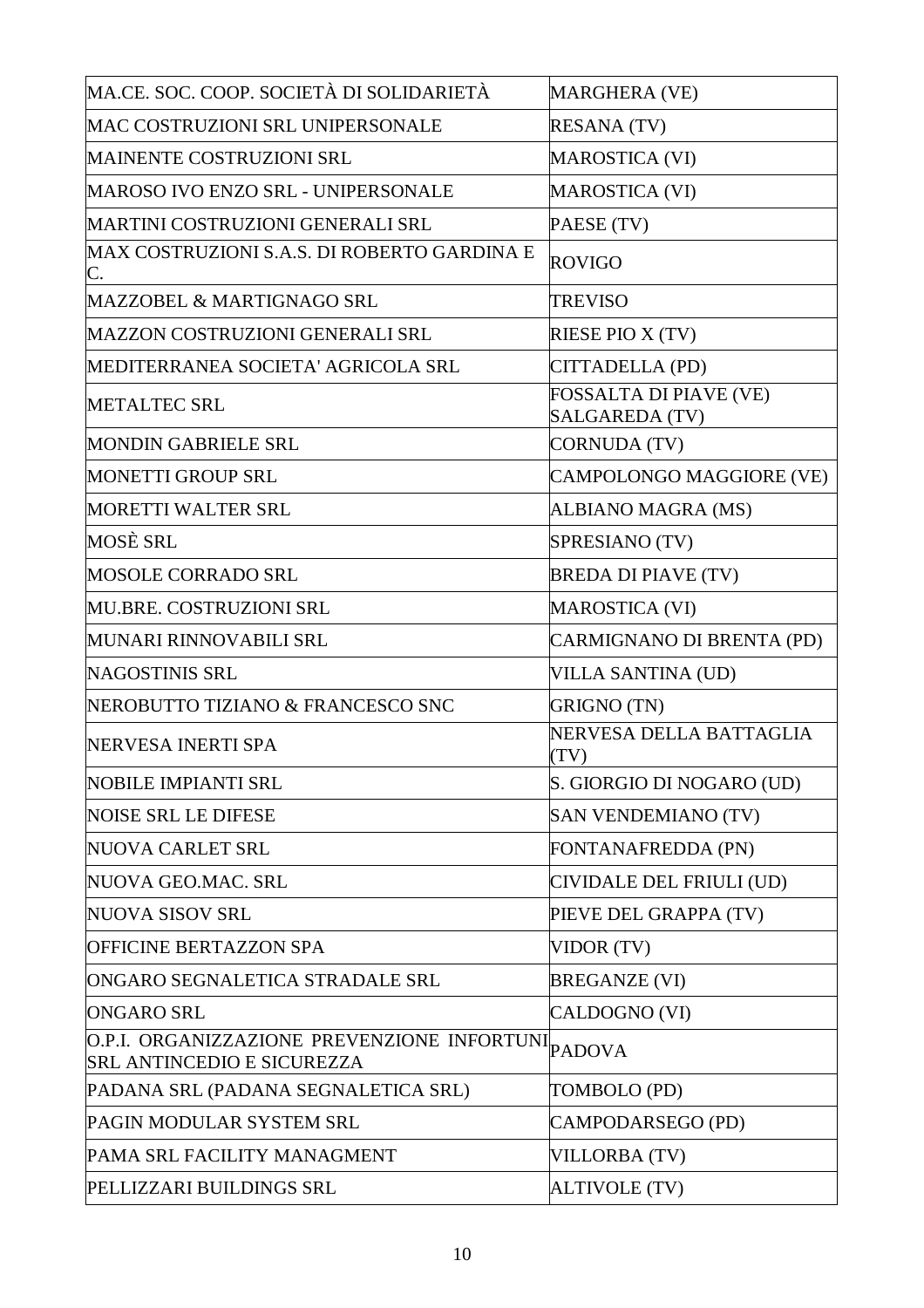|                                                                                               | <b>SAN ZENONE DEGLI EZELINI</b>                     |
|-----------------------------------------------------------------------------------------------|-----------------------------------------------------|
| PELLIZZARI GILDO SRL                                                                          | (TV)                                                |
| PENTA SERVICES S.R.L.                                                                         | RIESE PIO X (TV)                                    |
| <b>PER SPA</b>                                                                                | <b>MILANO</b>                                       |
| PIEMMEIMPIANTI                                                                                | THIENE (VI)                                         |
| PILLOSIO SERRAMENTI SRL                                                                       | <b>SAN MICHELE AL</b><br>TAGLIAMENTO(VE)            |
| POVEGLIANO SEGNALETICA STRADALE SNC<br>POVEGLIANO R., M., S.                                  | DI LANCENIGO DI VILLORNA (TV)                       |
| POZZEBON GIANNI                                                                               | MORGANO (TV)                                        |
| <b>PRATA SRL</b>                                                                              | PORTOGRUARO (VE)<br>LATISANA (UD)                   |
| PRESOTTO ENNIO SRL                                                                            | PORCIA (PN)                                         |
| PROSCAVI SRL                                                                                  | <b>CAVALLINO TREPORTI (VE)</b>                      |
| QUERELLA IMPIANTI ELETTRICI SRL                                                               | ODERZO (TV)                                         |
| R.A.L.C. COSTRUZIONI DI CORAZZA FIORENZO<br><b>LUCIANA SNC</b>                                | $\&$ PONTE DI PIAVE (TV)                            |
| R.G. IMPIANTI SRL                                                                             | SALZANO (VE)                                        |
| <b>RADAR SRL</b>                                                                              | NOVENTA PADOVANA (PD)                               |
| <b>RANZATO IMPIANTI SRL</b>                                                                   | <b>PADOVA</b>                                       |
| RETI BRENTA IMPIANTI SRL                                                                      | <b>MIRANO</b> (VE)                                  |
| <b>RIAM ASENSORI SRL</b>                                                                      | JESOLO (VE) MESTRE (VE)<br><b>VERONA</b>            |
| <b>RIZZATO IMPIANTI SRL</b>                                                                   | <b>VICENZA</b>                                      |
| <b>ROMANO DINO SRL</b>                                                                        | CASALE SUL SILE (TV)                                |
| ROSSI MARIO PIETRO & C. SNC RMP CAORLE                                                        | <b>CAORLE (VE)</b>                                  |
| <b>RUFFATO MARIO SRL</b>                                                                      | <b>BORGORICCO (PD)</b>                              |
| S. & G. IMPIANTI ELETTRICI DI TONIAZZO SERGIO & MAROSTICA (VI)<br><b>CHEMELLO GIORGIO SNC</b> |                                                     |
| S.E.A. IMPIANTI SRL                                                                           | <b>ERACLEA (VE)</b>                                 |
| S.I.E.I. SOCIETA' IMPIANTI ELETTRICI INDUSTRIALI<br><b>SRL</b>                                | <b>QUINTO VICENTINO (VI)</b>                        |
| <b>SAIE SRL</b>                                                                               | CASCIAGO (VA)                                       |
| SARTORI SRL IMPIANTI SPORTIVI                                                                 | CASALSERUGO (PD)                                    |
| <b>SBP TERMEIDRAULICA SRL</b>                                                                 | <b>ANNONE VENETO (VE)</b><br>MONTEGROTTO TERME (PD) |
| SCA.VER. COSTRUZIONI SRL                                                                      | <b>ZERO BRANCO (TV)</b>                             |
| <b>SE.M.PRE SRL</b>                                                                           | SANTA MARIA DI SALA (VE)                            |
| <b>SECIS SRL</b>                                                                              | <b>MARCON</b> (VE)                                  |
| <b>SEGANFREDDO GIOVANNI SRL</b>                                                               | POZZOLEONE (VI)                                     |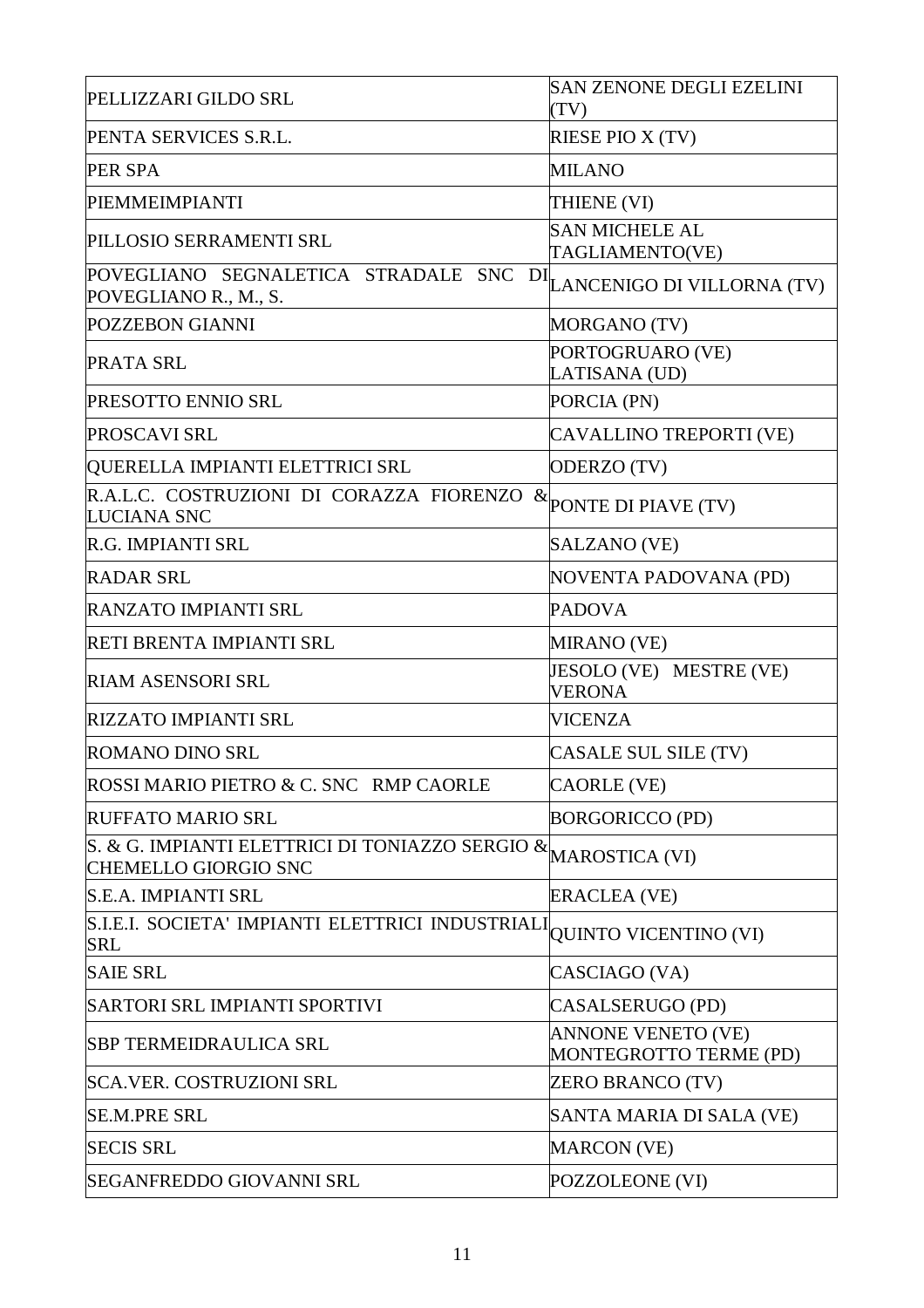| <b>SEGNALETICA</b><br><b>CASTELLANA</b><br>DI<br>ONGARATO                                   | CRISTIAN CASTELFRANCO VENETO (TV)           |
|---------------------------------------------------------------------------------------------|---------------------------------------------|
| <b>SEGNALETICA NOVARESE SRL</b>                                                             | <b>VARESE</b><br>CASTELLETTO TICINO (NO)    |
| <b>CONSELVANA</b><br>SEGNALETICA<br><b>STRADALE</b><br>DI<br>DESTRO PAOLO & C. SNC          | <b>CONSELVE (PD)</b>                        |
| <b>SOCIETA'</b><br><b>SEGNALSTRADE</b><br><b>VENETA</b><br><b>SCRL</b><br><b>COPERATIVA</b> | <b>SAN PIETRO VIMINARIO (PD)</b>            |
| <b>SERTEC SRL</b>                                                                           | <b>PADOVA</b>                               |
| <b>SERVICE LEGNO SAS</b>                                                                    | <b>TREVISO</b>                              |
| SI.SE SISTEMI SEGNALETICI SPA                                                               | <b>CASTIGLIONE DELLE STIVIERE</b><br>(MN)   |
| <b>SICTEL SRL</b>                                                                           | <b>ODERZO</b>                               |
| <b>SICURTECTO SRL</b>                                                                       | <b>CUSANO MILANINO (MI)</b>                 |
| <b>SINA IMPIANTI SRL</b>                                                                    | <b>SAN QUIRINO (PN)</b>                     |
| <b>SISTEC SRL</b>                                                                           | MOLFETTA (BA)                               |
| <b>SOLICUM SNC</b>                                                                          | <b>FARRA DI SOLIGO (TV)</b>                 |
| <b>SOVAC SRL SEGNALETICA STRADALE</b>                                                       | <b>PADOVA</b>                               |
| <b>STAZI LIVIO</b>                                                                          | <b>BOVEGNO (BS)</b>                         |
| STYLEDILE SAS DI FABBRO EUGENIO & C.                                                        | <b>SAN VITO AL TAGLIAMENTO</b><br>(PN)      |
| SUPER SYSTEM DI DE MARTIN & C.                                                              | SACILE (PN)                                 |
| T.E.S. SPA                                                                                  | <b>VEDELAGO (TV)</b>                        |
| <b>TAGLIAPIETRA SRL</b>                                                                     | <b>BASILIANO (UD)</b>                       |
| TAGLIO E PERFORAZIONE CEMENTO ARMATO SRL                                                    | GAVARDO (BS)                                |
| TASCA ALDO SPA                                                                              | ANDRIA (BT)<br>PONZANO VENETO (TV)          |
| TC IMPIANTI SRL                                                                             | PORDENONE (PN)                              |
| <b>TEC.SE SRL</b>                                                                           | ROMANO D'EZELINO (VI)                       |
| TECNEL S.I.E.E. SRL                                                                         | PONZANO VENETO (TV)                         |
| TECNOACUSTIK SRL                                                                            | <b>PADOVA</b>                               |
| TECNOIMPIANTI CONTARDO SRL                                                                  | CONEGLIANO (TV)                             |
| TECNOPROOF SRL                                                                              | SAN BIAGIO DI CALLALTA (TV)                 |
| <b>TECNOROCCIA SRL</b>                                                                      | TRENTO (TN)                                 |
| TERMOIDRAULICA SUSIN SRL                                                                    | <b>ZERO BRANCO (TV)</b>                     |
| ITERMOSANITARIA PASINATO SRL                                                                | <b>VERONA (VR)</b>                          |
| TERMOTECNICA DELLA GIUSTINA SRL                                                             | VITTORIO VENETO (TV)                        |
| TERNA COSTRUZIONI SRL                                                                       | PIEVE DI SOLIGO (TV)<br><b>FOLLINA (TV)</b> |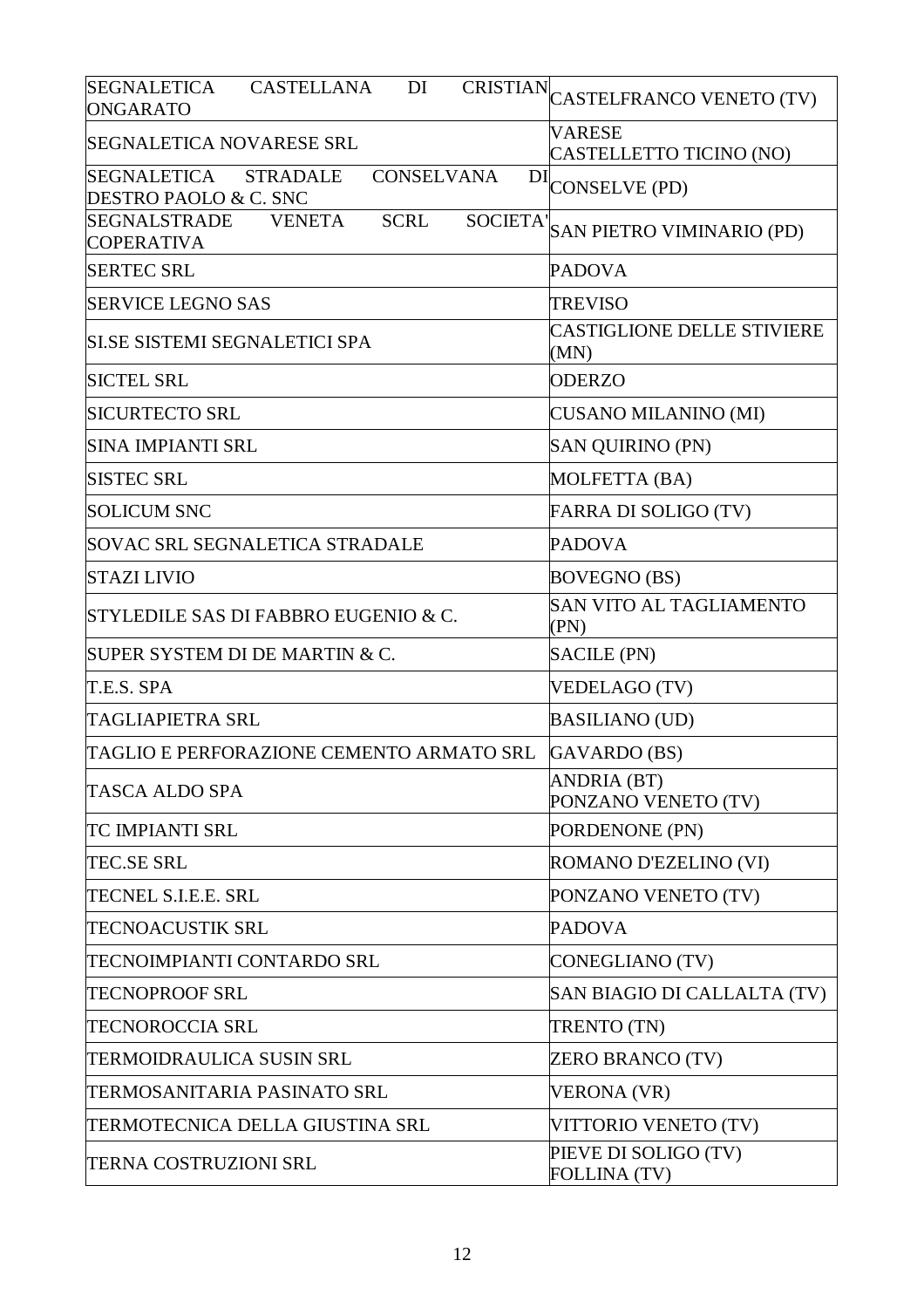| TERZI LUCA & C. SAS                                                      | <b>BREDA DI PIAVE (TV)</b>                     |
|--------------------------------------------------------------------------|------------------------------------------------|
| <b>TESSER COSTRUZIONI SRL</b>                                            | SPRESIANO (TV)                                 |
| <b>TOFANO SRL</b>                                                        | CORDIGNANO (TV)                                |
| <b>TOLOMIO SRL</b>                                                       | <b>BORGORICCO (PD)</b>                         |
| TONELLO SERVIZI SRL                                                      | ODERZO (TV)                                    |
| <b>TONET SRL</b>                                                         | SANTA GIUSTINA (BL)                            |
| TONIN GASTONE SRL                                                        | LOREGGIA (PD)                                  |
| TORRESAN SCAVI DI TORRESAN GEOM. CARLO & C.<br><b>SNC</b>                | FONTE (TV)                                     |
| <b>TREVI SRL</b>                                                         | <b>PADOVA</b>                                  |
| TREVIGIANA SCAVI DI FAVOTTO MARIO & C. SAS                               | PORCELLENGO DI PAESE (TV)                      |
| TREVIMAIS SNC DI FAUSTI GIULIANO SCOTTOLIN<br><b>FLAVIO E C.</b>         | <b>ZERO BRANCO (TV)</b>                        |
| <b>TRIVELLA SRL</b>                                                      | <b>MILANO</b>                                  |
| <b>TRIVENETA SRL</b>                                                     | SALZANO (VE) CASTELFRANCO<br>VENETO (TV)       |
| URBANI IMPIANTI SRL                                                      | <b>CORNEDO VICENTINO (VI)</b>                  |
| URBANICA SOLUZIONI STRADALI                                              | PAESE (TV)                                     |
| VA.RI.AN SRL                                                             | <b>GUALDO CATTANEO (PG)</b>                    |
| IVAL BADIA ASFALTI SRL                                                   | <b>MAREBBE (BZ)</b><br>PERAROLO DI CADORE (BL) |
| VALORIZZAZIONE BIOMASSE SRL                                              | <b>GODEGA DI SANT'URBANO (TV)</b>              |
| VAN DEN BORRE FRANCESCO                                                  | PONZANO VENETO (TV)                            |
| <b>VANIN SRL</b>                                                         | VALDOBBIADENE (TV)                             |
| VASTI LUCA                                                               | SANT'ANGELO DI PIOVE DI<br>SACCO (PD)          |
| VAZZOLER NICOLA SRL                                                      | <b>NOVENTA DI PIAVE (VE)</b>                   |
| VE.COS. SRL COSTRUZIONI GENERALI                                         | <b>ISOLA RIZZOLA (VR)</b>                      |
| VECCHIATO SRL                                                            | CASTELFRANCO VENETO (TV)                       |
| VENETA SICUREZZA E SEGNALETICA STRADALE<br><b>SRL</b>                    | DUE CARRARE (PD)                               |
| <b>VENETA21 SRL</b>                                                      | ALPAGO (BL)                                    |
| <b>VERDE AMBIENTE SRL</b>                                                | CAVALLINO TREPORTI (VE)                        |
| <b>VERITEC - SRL</b>                                                     | <b>VERONA</b>                                  |
| VERNO COSTRUZIONI SRL                                                    | ODERZO (TV)                                    |
| VICENTIN SRL COSTRUZIONI GENERALI IN FORMA<br><b>BREVE: VICENTIN SRL</b> | CHIAMPO (VI)                                   |
| VILLANOVA FERDINANDO                                                     | SERNAGLIA DELLA BATTAGLIA<br>(TV)              |